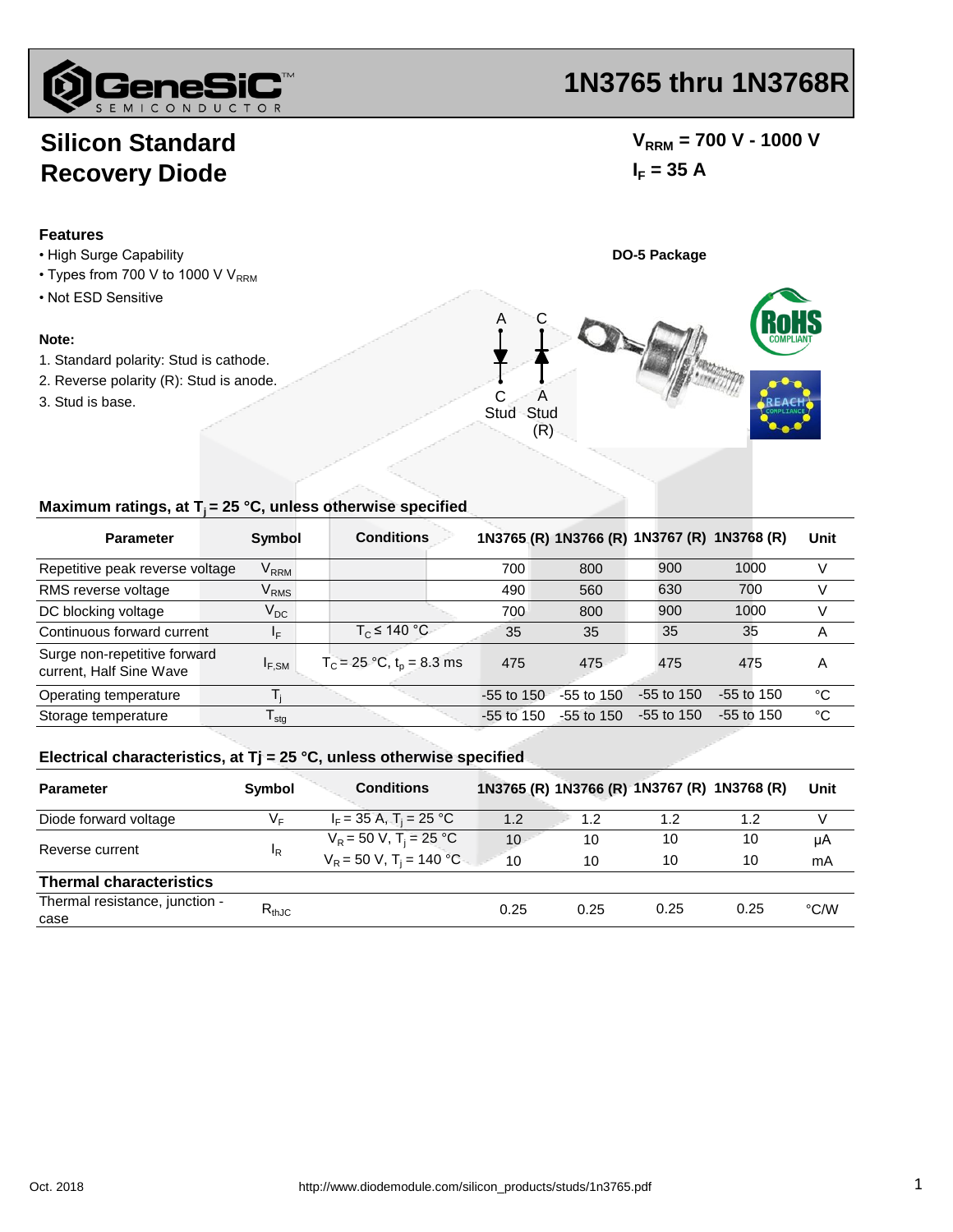



Reverse Voltage - Volts